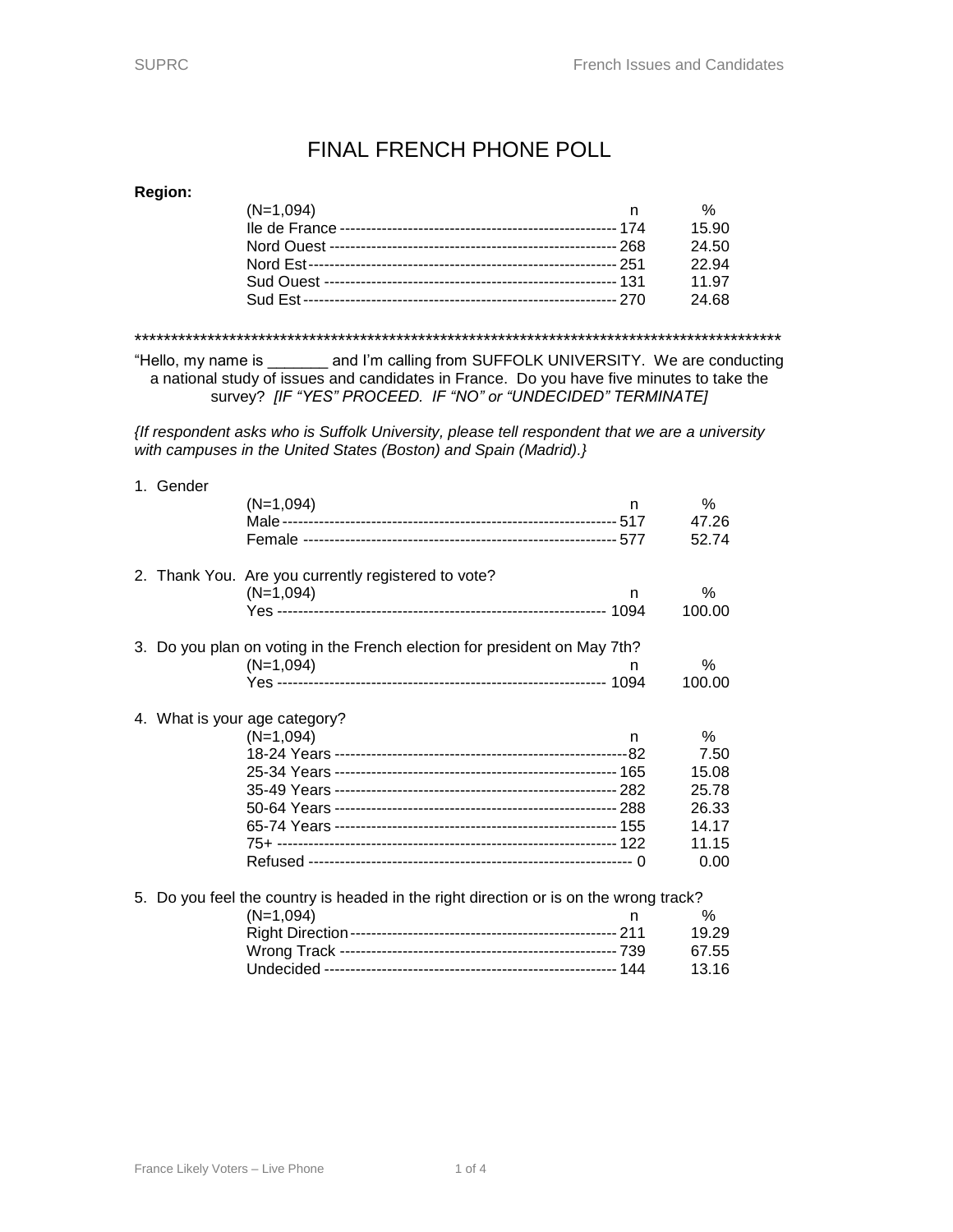I am going to read you a short list of individuals of past and present candidates and for each, please tell me if your opinion of them is generally favorable or generally unfavorable. If you are undecided or if you have never heard of someone, just tell me that. First take Francois Hollande. Is your opinion of Francois Hollande generally favorable or generally unfavorable? (RANDOMIZE 7-11)

|    | $(N=1,094)$             | <b>FAVORABLE</b> | <b>UNFAVORABLE</b> | <b>HOF/UNDECIDED</b> | <b>NEVER HEARD</b> |
|----|-------------------------|------------------|--------------------|----------------------|--------------------|
| 6. | Francois Hollande       | 276<br>25.23     | 781<br>71.39       | 37<br>3.38           | 0<br>0.00          |
| 7. | Jean-Luc Me'lenchon 457 | 41.77            | 589<br>53.84       | 46<br>4.20           | 2<br>0.18          |
| 8. | Benoit Hamon            | 365<br>33.36     | 678<br>61.97       | 47<br>4.30           | 4<br>0.37          |
| 9. | <b>Emmanuel Macron</b>  | 464<br>42.41     | 567<br>51.83       | 63<br>5.76           | 0<br>0.00          |
|    | 10. Francois Fillon     | 298<br>27.24     | 766<br>70.02       | 30<br>2.74           | 0<br>0.00          |
|    | 11. Marine Le Pen       | 296<br>27.06     | 752<br>68.74       | 46<br>4.20           | 0<br>0.00          |

12. In the election for president on May  $7<sup>th</sup>$ , do you plan to vote for  ${ROTATE}$  Emmanuel Macron or Marine Le Pen? ... {IF UNDECIDED} will you vote blank or are you undecided?

| (N=1,094)                                                     | %     |
|---------------------------------------------------------------|-------|
|                                                               | 46.62 |
|                                                               | 30.99 |
| (Blank vote) Neither Macron or LePen -------------------- 165 | 15.08 |
|                                                               | -7.31 |

#### {FOR 12.1, 12.2 or 12.3}

| 13. | Would you say you are sure of your choice or that you could change your mind? |       |       |
|-----|-------------------------------------------------------------------------------|-------|-------|
|     | $(N=1,014)$                                                                   |       | ℅     |
|     |                                                                               | - 767 | 75.64 |
|     |                                                                               |       | 21.70 |
|     |                                                                               |       | 2.66  |
| 14. | Did you vote in the first round election on April 23rd?                       |       |       |
|     | $(N=1,094)$                                                                   | n     | ℅     |
|     |                                                                               | 1033  | 94.42 |
|     | No.                                                                           | -61   | 5.58  |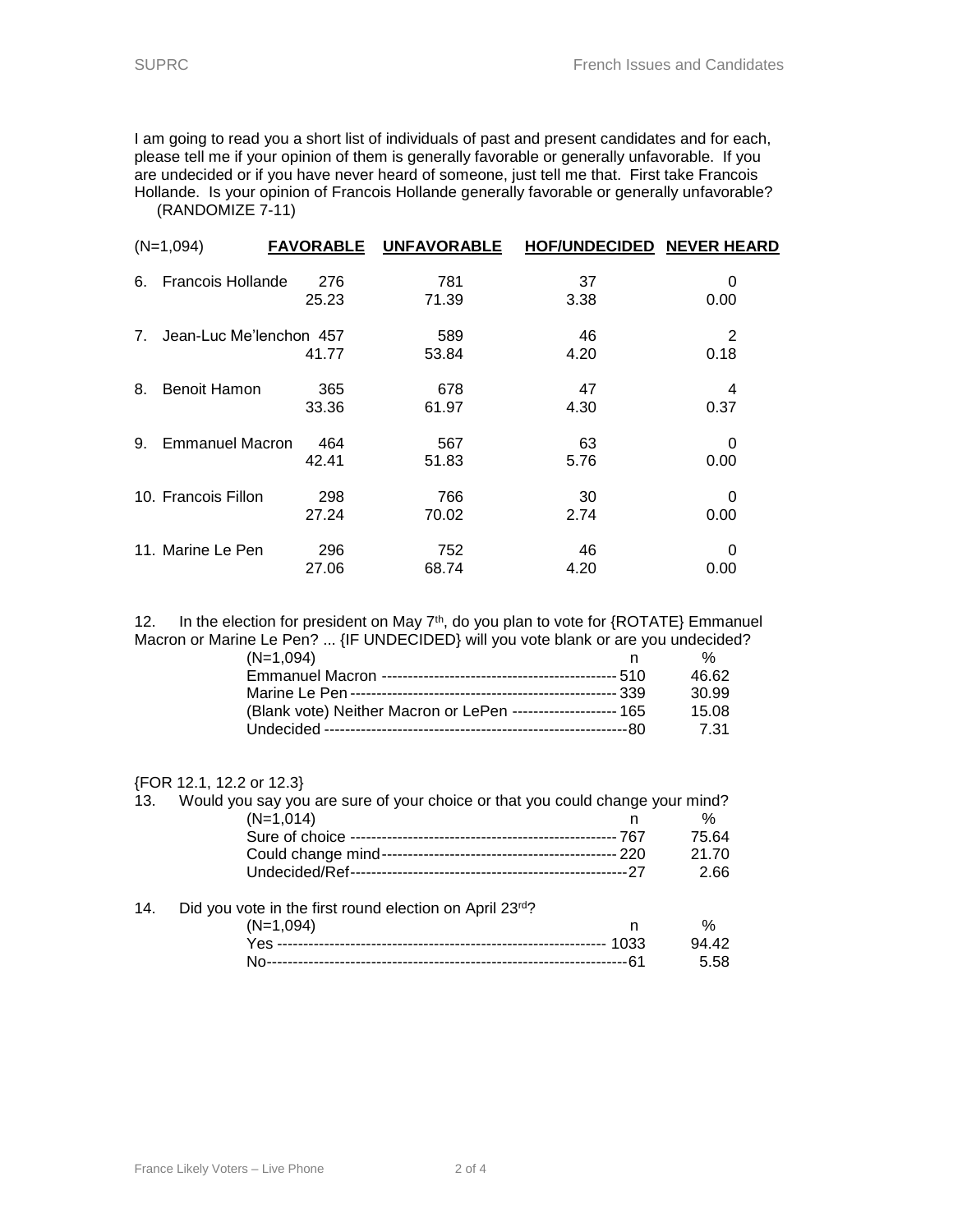#### ${FOR 14.1}$ 15. At the

| ONLY}                    |       |
|--------------------------|-------|
| at time did you vote for |       |
| $(N=1,033)$<br>n         | %     |
|                          | 0.58  |
|                          | 1.45  |
|                          | 18.78 |
|                          | 6.68  |
|                          | 21.49 |
|                          | 1.74  |
|                          | 16.75 |
|                          | 1.74  |
|                          | 20.23 |
|                          | 0.39  |
|                          | 0.19  |
|                          | 0.10  |
|                          | 6.49  |
|                          | 3.39  |
|                          |       |

| 16. | What is your opinion of the European Union – generally favorable or unfavorable? |               |
|-----|----------------------------------------------------------------------------------|---------------|
|     | $(N=1.094)$                                                                      | $\frac{0}{6}$ |
|     |                                                                                  | 64.63         |
|     |                                                                                  | 31.08         |
|     |                                                                                  | 4.30          |

17. Do you think France should vote to withdraw from the European Union like the United Kingdom did?

| $(N=1,094)$ | $\frac{1}{2}$ |
|-------------|---------------|
|             |               |
|             |               |
|             |               |

I am going to read you a short list of world leaders and for each, please tell me if your opinion of them is generally favorable or generally unfavorable. If you are undecided or if you have never heard of someone, just tell me that. (RANDOMIZE 18-25)

| $(N=1,094)$                          | <b>FAV</b> | <b>UNFAV</b> | <b>HOF</b><br><b>UND</b> | <b>NEVER</b><br><b>HEARD</b> |
|--------------------------------------|------------|--------------|--------------------------|------------------------------|
| 18. U.S. President Donald Trump      | 142        | 895          | 54                       | 3                            |
|                                      | 12.98      | 81.81        | 4.94                     | 0.27                         |
| 19. Chinese President Xi Jinping     | 205        | 475          | 179                      | 235                          |
|                                      | 18.74      | 43.42        | 16.36                    | 21.48                        |
| 20. Russian President Vladimir Putin | 223        | 776          | 82                       | 13                           |
|                                      | 20.38      | 70.93        | 7.50                     | 1.19                         |
| 21. German Chancellor Angela Merkel  | 765        | 250          | 72                       | 7                            |
|                                      | 69.93      | 22.85        | 6.58                     | 0.64                         |